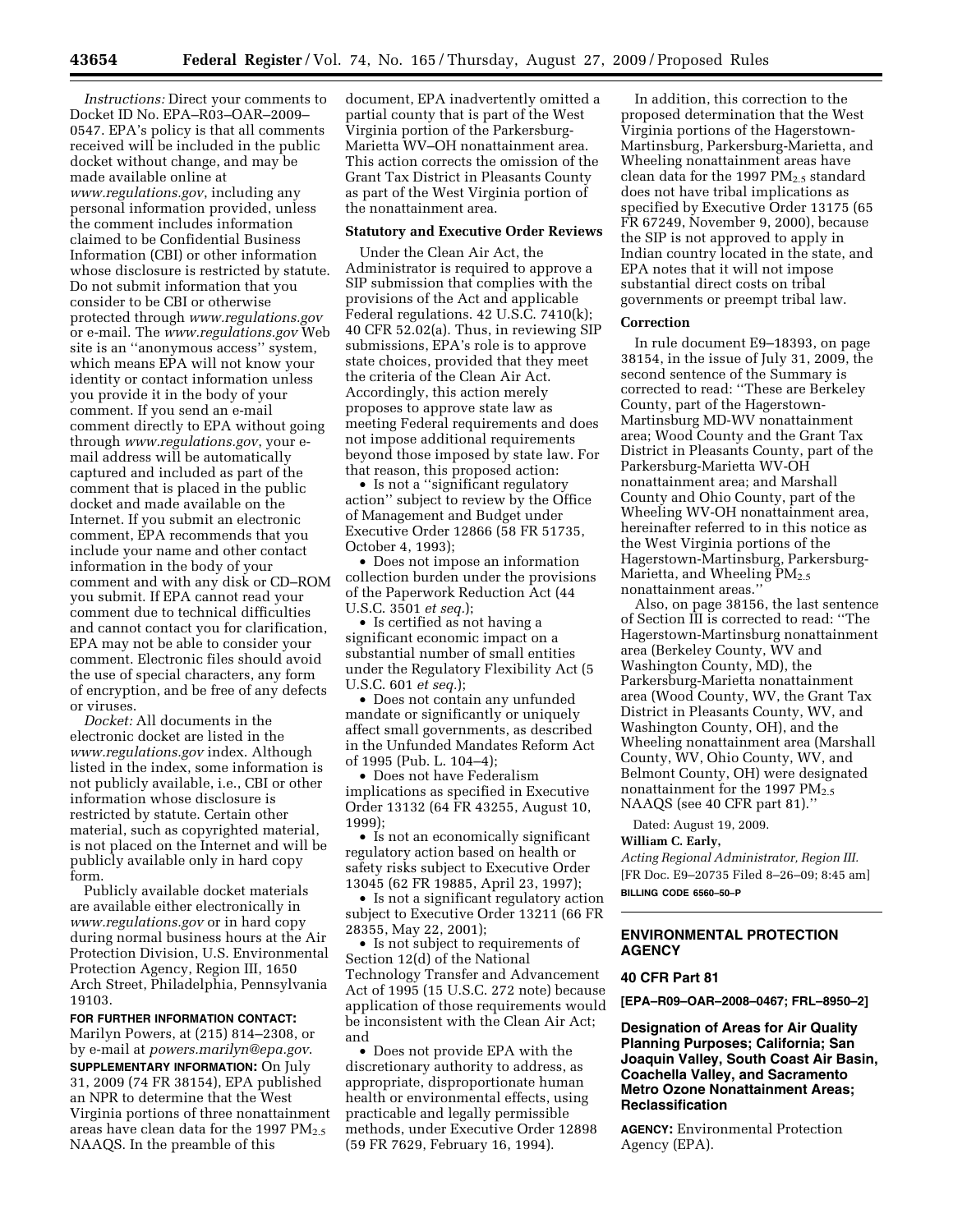#### **ACTION:** Proposed rule.

**SUMMARY:** Under the Clean Air Act, EPA is proposing to grant requests by the State of California to reclassify the following four areas designated as nonattainment for the 1997 8-hour ozone national ambient air quality standard: the San Joaquin Valley area from "serious" to "extreme," the South Coast Air Basin area from ''severe-17'' to ''extreme,'' and the Coachella Valley and Sacramento Metro areas from ''serious'' to ''severe-15.''

In connection with the reclassifications, EPA is proposing to establish a deadline of no later than 12 months from the effective date of reclassification for submittal of revisions to the Coachella Valley and Sacramento Metro area portions of the California State Implementation Plan (SIP) to meet certain additional requirements for ''severe-15'' 8-hour ozone nonattainment areas. EPA has already received SIP revision submittals addressing most of the additional SIP requirements for these two areas and has received all of the related SIP revision submittals for San Joaquin Valley and the South Coast Air Basin. The Agency is not proposing a SIP revision schedule for any SIP requirements for which SIP submittals have already been received.

A number of Indian tribes have Indian country 1 located within the boundaries of the affected areas. The State of California is not approved to administer any Clean Air Act programs in Indian country, and the relevant Indian tribes have not applied for eligibility to administer programs under the Clean Air Act for their areas. In these circumstances, EPA implements relevant reclassification provisions of the Clean Air Act in these Indian country areas and is proposing that these areas be reclassified in keeping with the classifications of nonattainment areas within which they are located. In connection with this proposed action, EPA has notified the affected tribal leaders and has invited consultation with interested tribes.

**DATES:** Written comments must be received on or before September 28, 2009.

**ADDRESSES:** Submit your comments, identified by Docket ID No. EPA–R09– OAR–2008–0467, by one of the following methods:

1. *<http://www.regulations.gov:>*Follow the on-line instructions for submitting comments.

2. *E-mail: [mays.rory@epa.gov.](mailto:mays.rory@epa.gov)* 

3. *Fax:* 415–947–3579.

4. *Mail or deliver:* Rory Mays (AIR–2), U.S. Environmental Protection Agency, Region IX, 75 Hawthorne Street, San Francisco, CA 94105–3901.

*Instructions:* All comments will be included in the public docket without change and may be made available online at *<http://www.regulations.gov>*, including any personal information provided, unless the comment includes Confidential Business Information (CBI) or other information whose disclosure is restricted by statute. Information that you consider CBI or otherwise protected should be clearly identified as such and should not be submitted through the *<http://www.regulations.gov>*or e-mail. *<http://www.regulations.gov>*is an anonymous access system, and EPA will not know your identity or contact information unless you provide it in the body of your comment. If you send email directly to EPA, your e-mail address will be automatically captured and included as part of the public comment. If EPA cannot read your comment due to technical difficulties and cannot contact you for clarification, EPA may not be able to consider your comment.

*Docket:* The index to the docket for this action is available electronically at *<http://www.regulations.gov>*and in hard copy at EPA Region IX, 75 Hawthorne Street, San Francisco, California. While all documents in the docket are listed in the index, some information may be publicly available only at the hard copy location (e.g., copyrighted material), and some may not be publicly available in either location (e.g., CBI). To inspect the hard copy materials, please schedule an appointment during normal business hours with the contact listed directly below.

**FOR FURTHER INFORMATION CONTACT:** Rory Mays, Air Planning Office (AIR–2), U.S. Environmental Protection Agency, Region IX, (415) 972–3227, *[mays.rory@epa.gov.](mailto:mays.rory@epa.gov)* 

## **SUPPLEMENTARY INFORMATION:**

Throughout this document, the terms "we," "us," and "our" refer to EPA.

## **Table of Contents**

- I. What is the subject matter of this proposed rule?
- II. What is the background for this proposed action?
	- A. What are the National Ambient Air Quality Standards?
	- B. What is the standard for 8-hour ozone?
- C. What is a SIP and how does it relate to the NAAQS for 8-hour ozone?
- D. What are the affected California 8-hour ozone nonattainment areas, what are their current classifications, and what is the status of their SIP submittals?
- 1. Affected Areas and Their Current Classifications
- 2. Status of SIP Submittals
- E. What are the consequences of reclassifications?
- III. What action is EPA proposing?
	- A. Granting the State's Requests for Reclassification
	- B. Reclassification of Indian Country
- 1. Affected Tribes
- 2. Evaluation
- 3. Effects of Reclassifications on Indian Tribes
- C. Setting Deadlines for Submitting SIP Revisions
- IV. Proposed Action and Request for Public Comment
- V. Statutory and Executive Order Reviews

## **I. What is the subject matter of this proposed rule?**

Today's proposed rule provides EPA's response to requests by a state for voluntary reclassifications, under section 181(b)(3) of the Clean Air Act (CAA or ''Act''), for certain areas designated as nonattainment for the 1997 8-hour ozone national ambient air quality standard. Specifically, the State of California has requested reclassification to higher classifications for four 8-hour ozone nonattainment areas. These areas include San Joaquin Valley, South Coast Air Basin, Coachella Valley, and Sacramento Metro. We are reviewing these requests under section 181(b)(3) of the Clean Air Act, which provides for ''voluntary reclassification'' and states: ''The Administrator shall grant the request of any State to reclassify a nonattainment area in that State in accordance with Table 1 of subsection (a) of this section to a higher classification. The Administrator shall publish a notice in the **Federal Register**  of any such request and of action by the Administrator granting the request.'' See 40 CFR 51.903(b) (''A State may request a higher classification for any reason in accordance with section 181(b)(3) of the CAA'') and 40 CFR 51.903(a) Table 1.

<sup>1</sup> ''Indian country'' as defined at 18 U.S.C. 1151 refers to: ''(a) All land within the limits of any Indian reservation under the jurisdiction of the United States Government, notwithstanding the issuance of any patent, and, including rights-of-way running through the reservation, (b) all dependent Indian communities within the borders of the United States whether within the original or subsequently acquired territory thereof, and whether within or without the limits of a state, and (c) all Indian allotments, the Indian titles to which have not been extinguished, including rights-of-way running through the same.''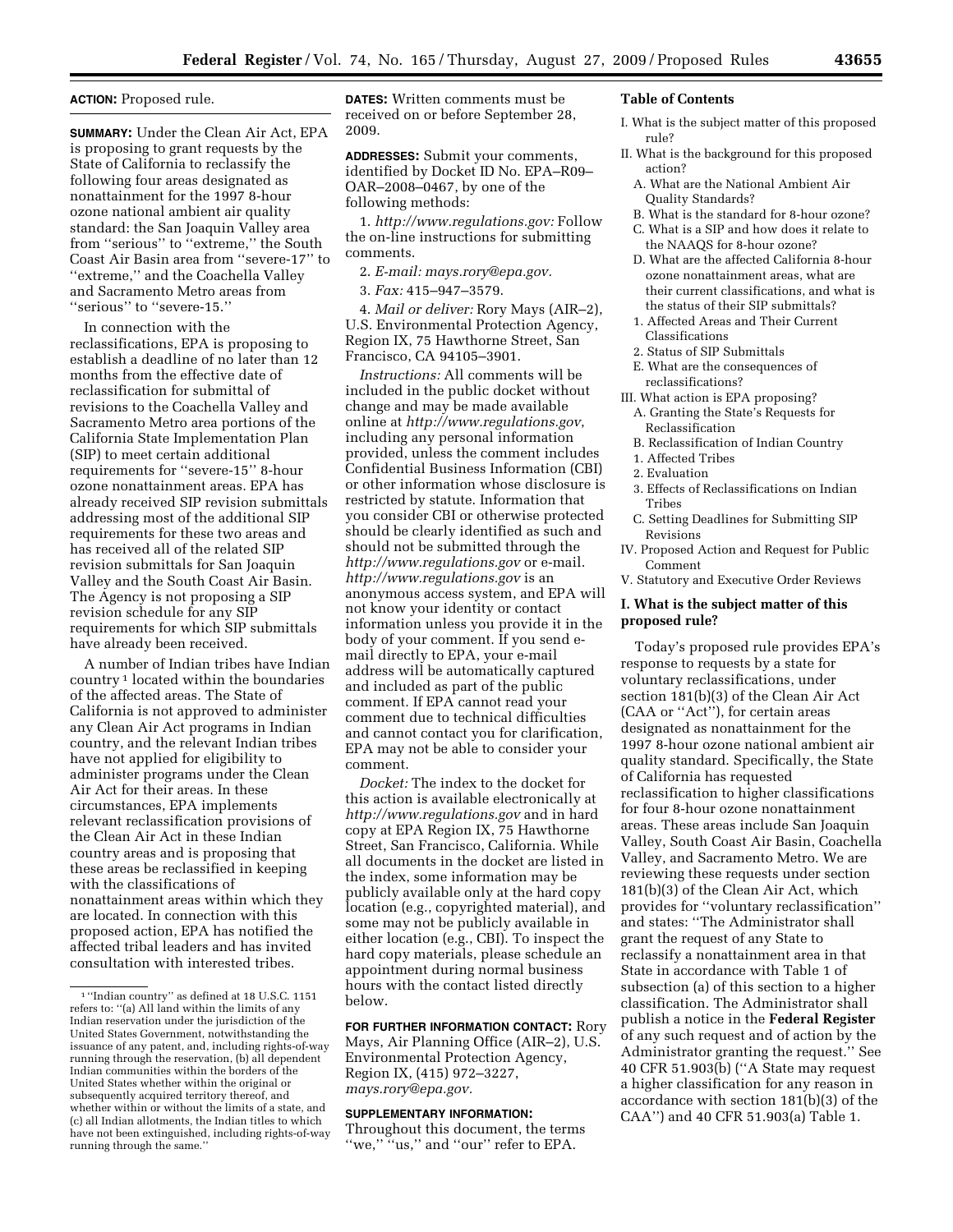# **II. What is the background for this proposed action?**

### *A. What are the National Ambient Air Quality Standards?*

The CAA requires EPA to establish a National Ambient Air Quality Standard (NAAQS) for certain pervasive pollutants that ''may reasonably be anticipated to endanger public health and welfare'' and to develop a primary and secondary standard for each NAAQS. The primary standard is designed to protect public health with an adequate margin of safety and the secondary standard is designed to protect public welfare and the environment. EPA has set NAAQS for six common air pollutants, referred to as criteria pollutants: carbon monoxide, lead, nitrogen dioxide, ozone, particulate matter, and sulfur dioxide. These standards present state and local governments with the air quality levels an area must meet to comply with the CAA.

## *B. What is the standard for 8-hour ozone?*

Ozone is a gas composed of three oxygen atoms. It is not usually emitted directly into the air, but at ground level is created by a chemical reaction between volatile organic compounds (VOC) and oxides of nitrogen  $(NO<sub>X</sub>)$  in the presence of sunlight. On July 18, 1997, EPA promulgated an 8-hour ozone standard of 0.08 parts per million (ppm) to replace the less-protective 0.12 ppm 1-hour ozone standard that was established by EPA in 1979. We revoked the 1-hour ozone standard effective June 15, 2005. See 40 CFR 50.9(b) and 69 FR 23858 (April 30, 2004). Under EPA regulations at 40 CFR part 50, the 8-hour ozone standard is attained when the 3 year average of the annual fourth highest daily maximum 8-hour average ozone concentrations is less than or equal to 0.08 ppm (i.e., 0.084 ppm when rounding is considered). (See 69 FR 23858, April 30, 2004, for further information).2

#### *C. What is a SIP and how does it relate to the NAAQS for 8-hour ozone?*

Section 110 of the CAA requires states to develop air pollution regulations and control strategies to ensure that air quality meets the NAAQS established by EPA. Each state must submit these

regulations and control strategies to EPA for approval and incorporation into the Federally-enforceable State Implementation Plan, or SIP. Each SIP protects air quality primarily by addressing air pollution at its point of origin. These SIPs can be extensive. They may contain state regulations or other enforceable documents and supporting information such as emission inventories, monitoring networks, and modeling demonstrations.

We promulgated final rules to implement the 1997 8-hour ozone NAAQS in two phases. The Phase 1 rule, which was issued on April 30, 2004 (69 FR 23951), establishes, among other things, the classification structure and corresponding attainment deadlines, as well as the antibacksliding principles for the transition from the 1-hour ozone standard to the 8-hour ozone standard.

However, on December 22, 2006, the U.S. Court of Appeals for the District of Columbia Circuit vacated EPA's Phase 1 rule. See *South Coast Air Quality Management Dist.* v. *EPA,* 472 F.3d 882 (D.C. Cir. 2006). On June 8, 2007, in response to several petitions for rehearing, the D.C. Circuit clarified that the Phase 1 rule was vacated only with regard to those parts of the rule that had been successfully challenged. See *South Coast Air Quality Management Dist.* v. *EPA,* 489 F.3d 1245 (D.C. Cir. 2007). The provisions of the Phase 1 rule that are directly relevant for the purposes of this proposed rule were not among the provisions that were successfully challenged, and they remain effective. Such provisions include the classifications for areas under Title I, Part D, subpart 2 of the CAA and the related 8-hour ozone standard attainment dates.

The Phase 2 rule, which was issued on November 29, 2005 (70 FR 71612), addresses the remaining SIP obligations for the 1997 8-hour ozone NAAQS, including the SIP elements associated with reasonably available control technology (RACT), reasonably available control measures (RACM), reasonable further progress (RFP), modeling and attainment demonstrations, new source review (NSR), vehicle inspection and maintenance programs (I/M), and contingency measures (for failure to meet RFP and the attainment date).

In March 2008, EPA found that some ozone nonattainment areas in the nation had failed to submit attainment demonstrations, Reasonable Further Progress (RFP) plans, and Reasonably Available Control Technology (RACT) SIPs. See 73 FR 15416 (March 24, 2008). For three California 8-hour ozone

nonattainment areas (Sacramento Metro, Ventura County and Western Mojave Desert), we found that the areas had not submitted, either in part or in full, the RFP plans that applied by virtue of their current ozone classification (i.e., prior to reclassification). See letter dated March 17, 2008 from Wayne Nastri, Regional Administrator, EPA–Region IX, to Mary D. Nichols, Chairman, California Air Resources Board.

Since our March 17, 2008 findings (published in the **Federal Register** on March 24, 2008), the State of California has submitted the necessary RFP plans for all three areas (i.e., Sacramento Metro, Ventura County and Western Mojave Desert). By letters dated September 19, 2008, October 2, 2008, and October 2, 2008, respectively, we notified California that we had found the Sacramento Metro, Ventura County and Western Mojave Desert plans that were submitted on the dates listed above to be complete and that the related sanctions clocks begun on March 24, 2008 had been permanently stopped. See letters from Deborah Jordan, Director, Air Division, EPA–Region IX to James Goldstene, Executive Officer, California Air Resources Board, dated September 19, 2008, October 2, 2008, and October 2, 2008, respectively.

*D. What are the affected California 8 hour ozone nonattainment areas, what are their current classifications, and what is the status of their SIP submittals?* 

### 1. Affected Areas and Their Current Classifications

Effective June 15, 2004, we designated nonattainment areas for the 1997 8-hour ozone NAAQS. At the same time, we assigned classifications to many of these areas based upon their ozone ''design value,'' in accordance with the structure of Part D, subpart 2 of Title I of the Clean Air Act.3 See 69 FR 23858 (April 30, 2004) and 40 CFR 51.903(a). The 8 hour ozone designations and classifications for California areas are codified at 40 CFR 81.305. Classifications for four of those 8-hour ozone nonattainment areas are affected by this proposal. As noted previously, these four areas (and their current classifications) are as follows: San Joaquin Valley (serious), South Coast Air Basin (severe-17), Coachella Valley (serious), and Sacramento Metro (serious).

#### 2. Status of SIP Submittals

Table 1 presents the 1-hour ozone classification (i.e., at the time of

<sup>2</sup>Today's proposed rule deals with the classifications and SIP obligations associated with the 8-hour ozone NAAQS promulgated in 1997. On March 27, 2008, EPA revised the level of the 8-hour ozone standard to 0.075 ppm. See 73 FR 16436 for further information. Designations, classifications, and SIP obligations under the 2008 revised ozone standard will be addressed separately in future EPA rulemakings.

<sup>3</sup>The design value for 8-hour ozone is defined at 40 CFR 51.900(d).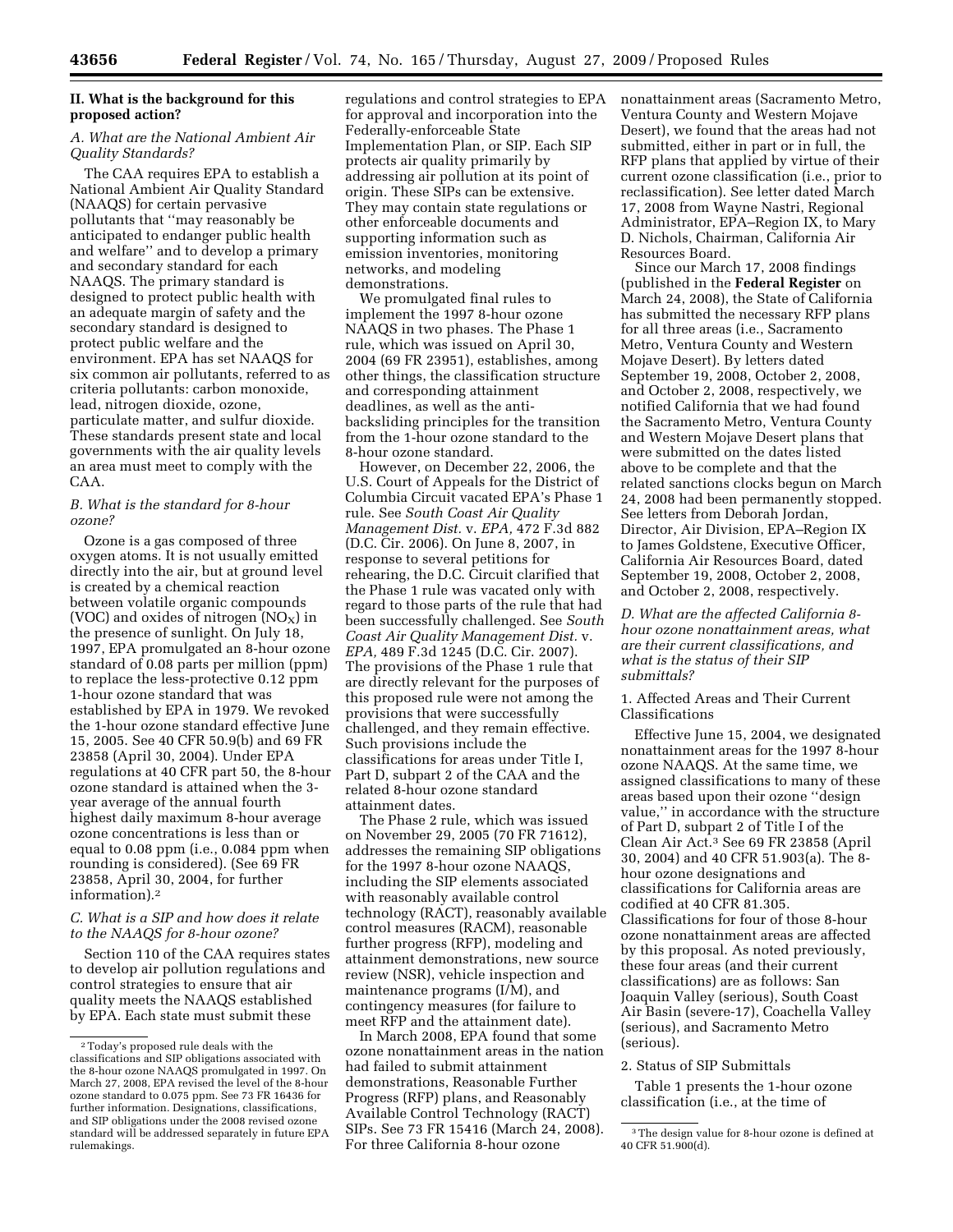designation for the 8-hour ozone NAAQS) for each of the four areas along with each area's corresponding current and requested 8-hour ozone classification. A comparison of each area's classification under the 1-hour ozone standard with the area's classification under the 8-hour ozone standard (i.e., when reclassified) shows that the affected areas would, upon

reclassification, essentially be returning to their respective classifications under the 1-hour standard.4 As a result, many SIP submittal requirements for these areas have already been met. Most ozone requirements for these areas were addressed in the 1990s in response to the CAA Amendments of 1990, as well as in response to previous ozone reclassifications under the 1-hour

standard. In the paragraphs that follow Table 1, we discuss the status of relevant SIP submittals for each of the four areas. In this instance, the term, ''relevant SIP submittals,'' refers to those submittals made to satisfy the specific additional requirements triggered by reclassification, not those that already apply by virtue of an area's current classification.

# TABLE 1—EXISTING AND FUTURE OZONE CLASSIFICATIONS

| 8-Hour ozone nonattainment area | 1-Hour ozone classification | Existing<br>8-hour ozone classification | Requested<br>8-hour ozone classification |
|---------------------------------|-----------------------------|-----------------------------------------|------------------------------------------|
|                                 |                             |                                         | Extreme.                                 |
|                                 |                             |                                         | Extreme.                                 |
|                                 |                             |                                         | Severe-15.                               |
|                                 |                             |                                         | Severe-15.                               |

*San Joaquin Valley.* On November 16, 2007, the California Air Resources Board (CARB) requested that EPA reclassify the San Joaquin Valley 8-hour ozone nonattainment area from ''serious'' to ''extreme''. This request was accompanied by a submittal of a SIP revision addressing certain additional SIP requirements that would apply to San Joaquin Valley by virtue of reclassification from ''serious'' to ''extreme,'' including RFP, attainment demonstration, contingency measures, and transportation control measures to offset emissions from growth in vehicle miles traveled (CAA section 182(d)(1)(A)). On June 18, 2009, CARB submitted a RACT SIP for San Joaquin Valley addressing stationary sources with potentials to emit 10 tons per year of VOC or  $NO<sub>X</sub>$  or more (i.e., the threshold for ''major sources'' in ''extreme'' ozone nonattainment areas). On March 17, 2009, CARB submitted NSR rules consistent with the proposed reclassification of this area to ''extreme.'' CARB has previously submitted SIP revisions for San Joaquin Valley addressing the clean fuels for boilers requirement under CAA section 182(e)(3) and the major stationary source fees requirement under CAA section 185. See 74 FR 33933, at 33945

(July 14, 2009) and 74 FR 33950 (July 14, 2009; reproposed August 19, 2009), respectively, for EPA proposed actions on those submittals.

*South Coast Air Basin.* On November 28, 2007, CARB requested that EPA reclassify the South Coast Air Basin 8 hour ozone nonattainment area from ''severe-17'' to ''extreme.'' This request was accompanied by a submittal of a SIP revision addressing certain additional SIP requirements that would apply to the South Coast Air Basin by virtue of reclassification from ''severe-17'' to ''extreme,'' including RFP, attainment demonstration, and contingency measures. CARB submitted an ''extreme'' RACT SIP for the area on January 31, 2007. CARB has submitted NSR rules consistent with the proposed reclassification of this area to ''extreme.'' See 61 FR 64291 (December 4, 1996) for information regarding South Coast NSR rules. CARB has previously submitted SIP revisions for South Coast Air Basin addressing the clean fuels for boilers requirement under CAA section 182(e)(3). See 61 FR 57775 (November 8, 1996) for EPA's approval of the rule submitted to satisfy the CAA section 182(e)(3) requirement in the South Coast.

*Coachella Valley.* In that same November 28, 2007 reclassification request and submittal, CARB requested that EPA reclassify the Coachella Valley 8-hour ozone nonattainment area from "serious" to "severe-15." The state has made a submittal addressing certain additional SIP requirements that would apply to Coachella Valley by virtue of reclassification from ''serious'' to ''severe-15,'' including RFP, attainment demonstration, contingency measures, and transportation control measures to offset emissions from growth in vehicle miles traveled (CAA section  $182(d)(1)(A)$ .<sup>5</sup> CARB submitted a ''severe-15'' RACT SIP for the area on January 31, 2007. CARB has submitted NSR rules consistent with the proposed reclassification of this area to ''severe-15.'' See 61 FR 64291 (December 4, 1996) for information regarding NSR rules that apply within Coachella Valley. CARB has not yet submitted a SIP revision addressing the CAA section 185 fees requirement for Coachella Valley.

*Sacramento Metro.* By letter dated February 14, 2008, CARB requested that EPA reclassify three California areas designated nonattainment for the 8-hour ozone standard: Ventura County,6

<sup>4</sup>From the standpoint of SIP submittal requirements, there is no distinction between the ''severe-15'' classification and the ''severe-17'' classification.

<sup>5</sup>CARB's November 28, 2007 submittal included an attainment demonstration plan as a ''severe-15'' area for Coachella Valley, but included the RFP plan for informational purposes only, effectively withholding the ''severe-15'' RFP plan from submittal to EPA, due to concerns about litigation and EPA policy on use of out-of-area reductions in RFP plans. CARB subsequently withdrew this withholding request in a letter to EPA dated February 19, 2008. For administrative SIP completeness and final Agency action purposes, EPA intends to treat the RFP plan for Coachella

Valley as having been submitted on February 19, 2008.

<sup>6</sup>On May 20, 2008 (73 FR 29073), EPA took final action to grant the State's request to reclassify Ventura County from ''moderate'' to ''serious,'' effective June 19, 2008. See 73 FR 29073 (May 20, 2008). In our May 20, 2008 final rule, we stated that we will propose in a separate document a schedule for required plan submittals for Ventura County under the new classification. However, on June 27, 2008, CARB submitted a SIP revision for Ventura County addressing certain additional SIP requirements that apply to Ventura County by virtue of reclassification from ''moderate'' to ''serious,'' including RACT, RFP, attainment demonstration, and contingency measures. CARB

has previously submitted SIP revisions for Ventura County addressing the enhanced monitoring requirement under CAA section 182(c)(1), the enhanced vehicle inspection and maintenance (I/M) requirement under  $CAA$  section 182 $(c)(3)$ , and the clean-fuel vehicles requirement under CAA section 182(c)(4). See 62 FR 1150 (January 8, 1997) and 64 FR 46849 (August 27, 1999) for EPA's approvals related to the I/M program and the clean-fuel vehicles requirement, respectively. In addition, CARB has submitted NSR rules consistent with the reclassification of this area. See 66 FR 76567 (December 7, 2000) for EPA's approval of Ventura County's NSR rules. Since CARB has submitted SIP revisions addressing all of the additional requirements for Ventura County that apply by Continued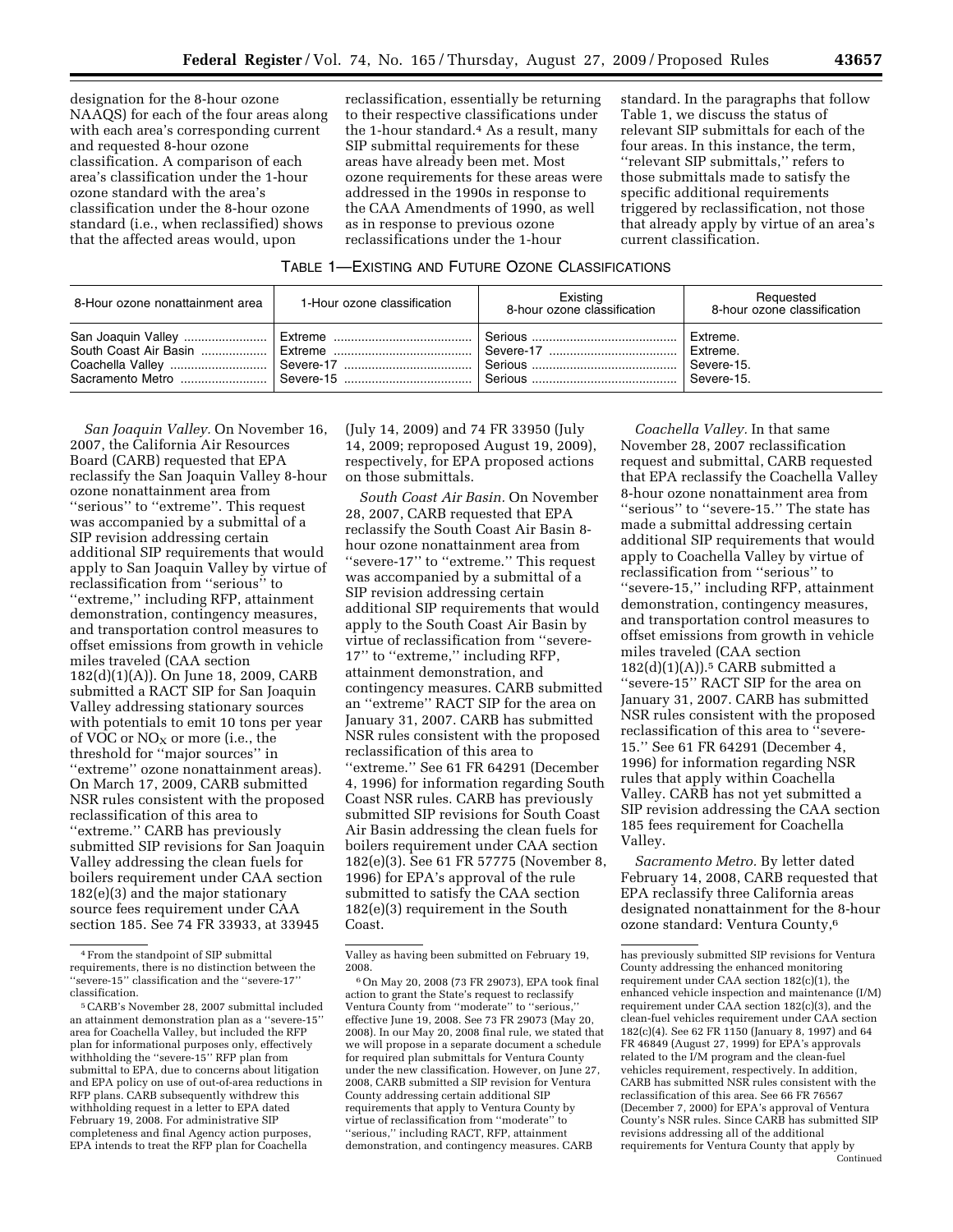Sacramento Metro,<sup>7</sup> and Western Mojave Desert.8 With respect to Sacramento Metro, CARB requested reclassification from ''serious'' to ''severe-15.'' On April 17, 2009, CARB submitted a SIP revision for the Sacramento Metro nonattainment area addressing certain additional SIP requirements that would apply to the Sacramento Metro area by virtue of reclassification from ''serious'' to ''severe-15,'' including RFP, attainment demonstration, contingency measures, and transportation control measures to offset emissions from growth in vehicle miles traveled (CAA section 182(d)(1)(A)). CARB has also submitted ''severe-15'' area RACT SIPs (i.e., implementing RACT for sources with potential to emit 25 tons per year of VOC or  $NO<sub>X</sub>$  or more) for all air districts within the Sacramento Metro area. For New Source Review, CARB has submitted a ''severe-15'' area SIP only for the Yolo-Solano and El Dorado portions of the Sacramento Metro area, and CARB has submitted a SIP revision addressing the CAA section 185 fees requirement only for the Sacramento Metropolitan AQMD portion of the Sacramento Metro area. See 68 FR 51184 (August 26, 2003) for EPA's approval of Sacramento Metropolitan AQMD's fees rule.

## *E. What are the consequences of reclassifications?*

By granting a state's request to reclassify an ozone nonattainment area to a higher classification, EPA must address submittal deadlines for SIP requirements that have become applicable to an area as a result of its higher classification. Such SIP requirements include submittals that

8CARB has requested that the Western Mojave Desert 8-hour ozone nonattainment area be reclassified from ''moderate'' to ''severe-17.'' EPA will take action on CARB's reclassification request for Western Mojave Desert in a separate rulemaking.

demonstrate RACT level of control for all stationary sources with potentials to emit at lower ''major source'' emissions thresholds, RFP, and attainment. We note, however, that while the state is generally provided time to submit SIP revisions, there are certain requirements that would be triggered upon the effective date of the reclassification, such as lower applicability (or ''de minimis'') thresholds under our General Conformity rule (see 40 CFR 93.153(b)(1)). For Federal actions proposed in San Joaquin Valley, the de minimis threshold under EPA's General Conformity rule would drop from 50 tons per year to 10 tons per year for VOC or  $NO<sub>X</sub>$ . In the South Coast, the de minimis threshold would drop from 25 to 10 tons per year. In Coachella Valley and Sacramento Metro, the de minimis threshold would drop from 50 to 25 tons per year. See 40 CFR 93.153(b)(1). Under EPA's General Conformity rule, Federal agencies bear the responsibility of determining conformity of actions in nonattainment and maintenance areas that require Federal permits, approvals, or funding.

In regards to Title V operating permit programs and the requirements for SIPs regarding review of new or modified major stationary sources (''new source review''), the reclassifications proposed herein would not lower the ''major source'' applicability thresholds required in a revised SIP because the statutory thresholds that applied by virtue of the areas' classifications under the 1-hour ozone standard continue to apply as anti-backsliding measures for the 8-hour ozone standard (*see South Coast Air Quality Management Dist.* v. *EPA*, 472 F.3d 882 (D.C. Cir. 2006) rehearing denied 489 F.3d 1245 (clarifying that the vacatur was limited to the issues on which the court granted the petitions for review)), and the new 8-hour ozone classification for each of the four subject areas, as reclassified, would be the same as the area's corresponding 1-hour ozone classification (see Table 1 above).9

#### **III. What action is EPA proposing?**

## *A. Granting the State's Requests for Reclassification*

We find that the plain language of section 181(b)(3) mandates that we approve voluntary reclassification requests,10 and thus, EPA intends to take final action granting the State's request for the following voluntary reclassifications: the San Joaquin Valley area from ''serious'' to ''extreme''; the South Coast Air Basin area from ''severe-17'' to ''extreme''; and the Coachella Valley and Sacramento Metro areas from ''serious'' to ''severe-15.'' Upon the effective date of a final action granting the reclassifications, these four areas will be required to attain the 8 hour ozone NAAQS as expeditiously as practicable, but not later than the applicable maximum attainment period set forth in 40 CFR 51.903(a), Table 1: June 15, 2024 for San Joaquin Valley and the South Coast Air Basin; and June 15, 2019 for Coachella Valley and Sacramento Metro.<sup>11</sup>

#### *B. Reclassification of Indian Country*

## 1. Affected Tribes

Table 2 lists the tribes that have Indian country geographically located in the nonattainment areas at issue in this proposal. As shown in Table 2, 21 tribes are located within the four areas: seven in San Joaquin Valley, seven in South Coast, four in Coachella Valley, and three in Sacramento Metro.

10The reclassification requests submitted by CARB do not explicitly address Indian country located within the various ozone nonattainment areas. We assume that CARB's request relates only to the portions of the nonattainment areas that lie outside of Indian country.

11 If today's action is finalized as proposed, the new attainment dates would apply area-wide to both State lands and Indian country located therein, but unlike the State of California, the Indian tribes located within the four subject areas would not be subject to specific plan submittal and implementation deadlines under the new ozone classifications, such as plan submittals discussed in subsection III.C of this document.

virtue of reclassification from ''moderate'' to ''serious,'' we will not be proposing a schedule for any additional SIP revisions for Ventura County as a ''serious'' area under the 1997 8-hour ozone standard.

<sup>7</sup>The Sacramento Metro 8-hour ozone nonattainment area includes all of Sacramento County and Yolo County, and portions of El Dorado, Placer, Solano, and Sutter Counties. The applicable air districts include Sacramento Metropolitan Air Quality Management District (AQMD), Yolo-Solano AQMD, El Dorado County AQMD, Placer County Air Pollution Control District (APCD), and Feather River AQMD.

<sup>9</sup> In EPA's phase 1 ozone implementation rule, EPA made NSR applicability thresholds dependent upon the status and classification of an area under the 8-hour ozone standard. The effect of the ruling in the *South Coast Air Quality Management Dist.*  v. *EPA* case is to restore NSR applicability thresholds pursuant to the classifications previously in effect for areas designated nonattainment for the 1-hour ozone standard. See

EPA memorandum from Robert J. Meyers, ''New Source Review (NSR) Aspects of the Decision of the U.S. Court of Appeals for the District of Columbia Circuit on the Phase 1 Rule to Implement the 8- Hour Ozone National Ambient Air Quality Standards (NAAQS),'' dated October 3, 2007. As provided in CAA sections 501 and 502(a) and 40 CFR 70.2, 70.3(a), 71.2 and 71.3(a), the thresholds at which a source is required to apply for and operate a Title V operating permit are linked to the NSR ''major source'' applicability threshold.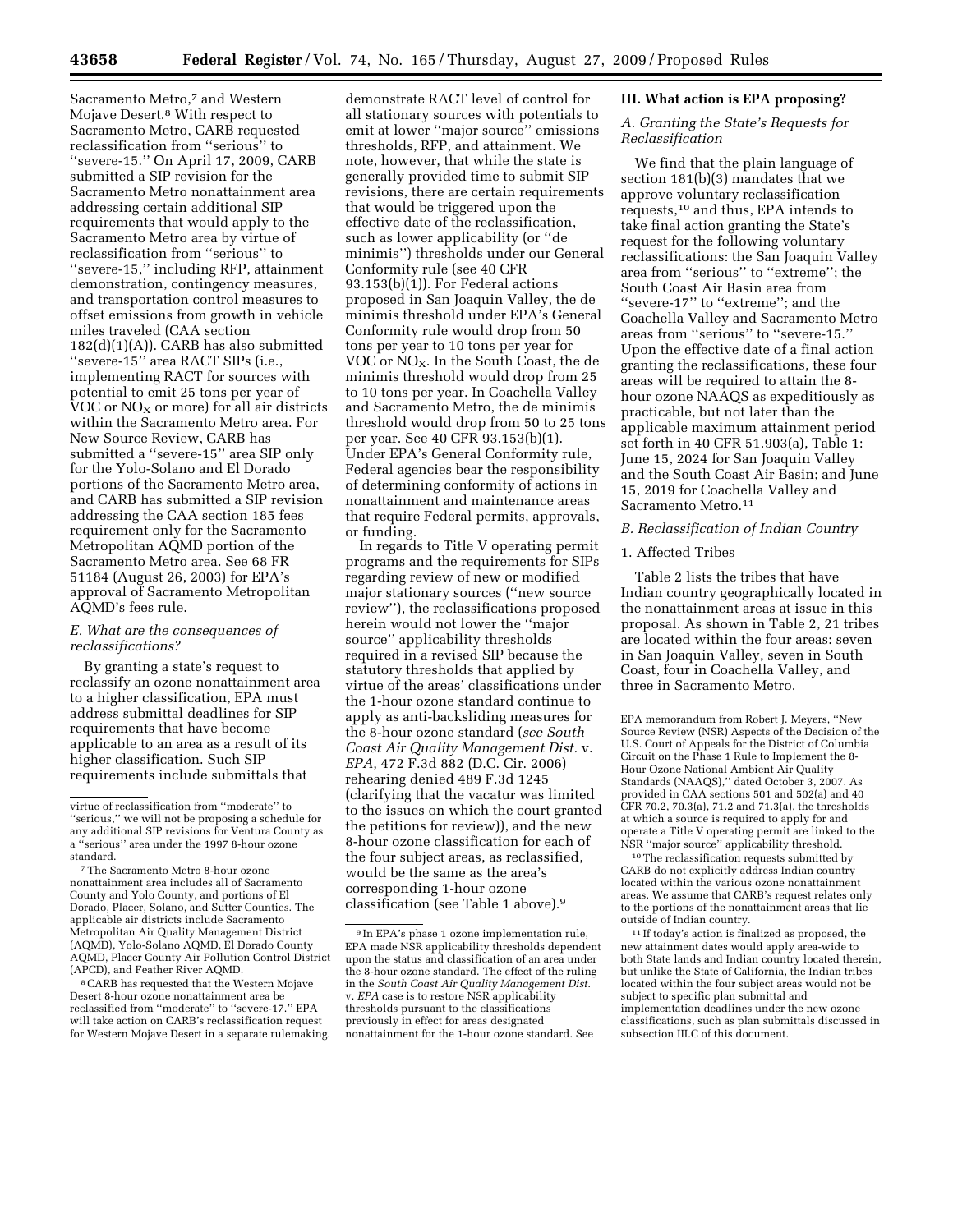| San Joaquin Valley                                                                     | South Coast                                                                                    | Coachella Valley                                                                               | Sacramento Metro                                                                                               |
|----------------------------------------------------------------------------------------|------------------------------------------------------------------------------------------------|------------------------------------------------------------------------------------------------|----------------------------------------------------------------------------------------------------------------|
| Big Sandy Rancheria of Mono Indi-<br>ans (including the Big Sandy<br>Rancheria).       | Cahuilla Band of Indians (includ-<br>ing the Cahuilla Reservation).                            | Agua Caliente Band of Cahuilla<br>Indians (including the Agua<br>Caliente Indian Reservation). | United Auburn Indian Community<br>(including<br>the<br>Auburn<br>Rancheria).                                   |
| Cold Springs Rancheria of Mono In-<br>dians (including the Cold Springs<br>Rancheria). | Morongo Band of Mission Indians<br>(including the Morongo Res-<br>ervation).                   | Augustine Band of Cahuilla Mis-<br>sion Indians (including the Au-<br>gustine Reservation).    | Rumsey<br>Indian<br>Rancheria of<br>Wintun Indians (including the<br>Rumsey Indian Rancheria).                 |
| North Fork Rancheria of Mono Indi-<br>ans (including the North Fork<br>Rancheria).     | Pechanga Band of Luiseño Mis-<br>sion Indians (including<br>the<br>Pechanga Reservation).      | Cabazon Band of Mission Indians<br>(including the Cabazon Res-<br>ervation).                   | Shingle Springs Band of Miwok<br>Indians [including the Shingle<br>Rancheria<br>(Verona<br>Springs<br>Tract)]. |
| Picayune Rancheria of Chukchansi<br>Indians (including the Picayune<br>Rancheria).     | Ramona Band of Cahuilla (includ-<br>ing the Ramona Band).                                      | Torres Martinez Desert Cahuilla<br>Indians (including the Torres-<br>Martinez Reservation).    |                                                                                                                |
| Santa Rosa Rancheria Tachi Yokut<br>Tribe (including the Santa Rosa<br>Rancheria).     | San Manuel Band of Serrano<br>Mission Indians (including the<br>San Manuel Reservation).       |                                                                                                |                                                                                                                |
| Table Mountain Rancheria (includ-<br>Table<br>Mountain<br>the<br>ing<br>Rancheria).    | Santa Rosa Band of Cahuilla Mis-<br>sion Indians (including<br>the<br>Santa Rosa Reservation). |                                                                                                |                                                                                                                |
| Tule River Indian Tribe (including<br>the Tule River Reservation).                     | Soboba Band of Luiseño Mission<br>Indians (including the Soboba<br>Reservation).               |                                                                                                |                                                                                                                |

## 2. Evaluation

We have considered the relevance of the State's reclassification requests to reclassification of these tribes' Indian country located within the various nonattainment areas. Typically, states are not approved to administer programs under the CAA in Indian country, and California has not been approved by EPA to administer any CAA programs in Indian country. CAA actions in Indian country would thus generally be taken either by EPA, or by an eligible Indian tribe itself under an EPA-approved program. In this instance, none of the affected tribes has applied under CAA section 301(d) for treatmentin-a-similar-manner-as-a-state for purposes of reclassification requests under section 181(b)(3), and none operates any relevant EPA-approved CAA regulatory program (*e.g.,* a tribal implementation plan). In addition, the CAA does not require Indian tribes to develop and seek approval of air programs, and—pursuant to our authority in CAA section 301(d)—EPA has interpreted relevant CAA requirements for submission of air programs as not applying to tribes. See 40 CFR section 49.4. In these circumstances, EPA is the appropriate entity to administer relevant CAA programs in Indian country. EPA is proposing to directly administer CAA section 181(b)(3) and reclassify Indian country geographically located in the nonattainment areas that are the subject of the State's reclassification request, consistent with EPA's discretionary authority in CAA sections 301(a) and 301(d)(4) to directly administer CAA

programs and protect air quality in Indian country through federal implementation. Section 301(a) authorizes the Administrator ''to prescribe such regulations as are necessary to carry out his functions under the [the Act.]'' Further, section 301(d) provides:

In any case in which the Administrator determines that the treatment of Indian tribes as identical to States is inappropriate or administratively infeasible, the Administrator may provide, by regulation, other means by which the Administrator will directly administer such provision so as to achieve the appropriate purpose.

While tribes may choose to apply for eligibility to adopt implementation plans and seek reclassification of their areas in a manner similar to states, tribes need not do so. For the following reasons, EPA is proposing to directly administer section 181(b)(3) and reclassify these Indian country areas in order to avoid inappropriate and administratively infeasible results.12

Ground-level ozone continues to be a pervasive pollution problem in areas throughout the United States. Ozone and precursor pollutants that cause ozone can be transported throughout a

nonattainment area. Therefore, boundaries for nonattainment areas are drawn to encompass both areas with direct sources of the pollution problem as well as nearby areas in the same airshed. Initial classifications of nonattainment areas are coterminous with, that is, they match exactly, their boundaries. EPA believes this approach best ensures public health protection from the adverse effects of ozone pollution. Therefore, it is generally counterproductive from an air quality and planning perspective to have a disparate classification for a land area located within the boundaries of a nonattainment area, such as the Indian country contained in the ozone nonattainment areas at issue here. Moreover, violations of the eight-hour ozone standard, which are measured and modeled throughout the nonattainment areas, as well as shared meteorological conditions, would dictate the same result. Furthermore, emissions changes in lower-classified ozone areas could hinder planning efforts to attain the NAAQS within the overall area through the application of less stringent requirements relative to those that apply in the areas with higher ozone classifications.

Uniformity of classification throughout a nonattainment area is thus a guiding principle and premise when an area is being reclassified. With regard to the Indian country at issue in this proposal, EPA has also taken into account other factors. For example, the likelihood of attainment by the applicable deadline under the current classification is an appropriate

<sup>12</sup>Consistent with this discretionary authority, EPA is also authorized to promulgate such federal implementation plan provisions as are necessary or appropriate to protect air quality in the absence of an approved tribal implementation plan. See 40 CFR section 49.11. EPA is continuing to evaluate air quality issues throughout Indian country located in these nonattainment areas. At this point, we do not believe that it is necessary or appropriate to promulgate an RFP, attainment, or RACT FIP for any of the Indian country areas located within the four nonattainment areas. EPA intends to consult with the relevant Indian tribes regarding this issue.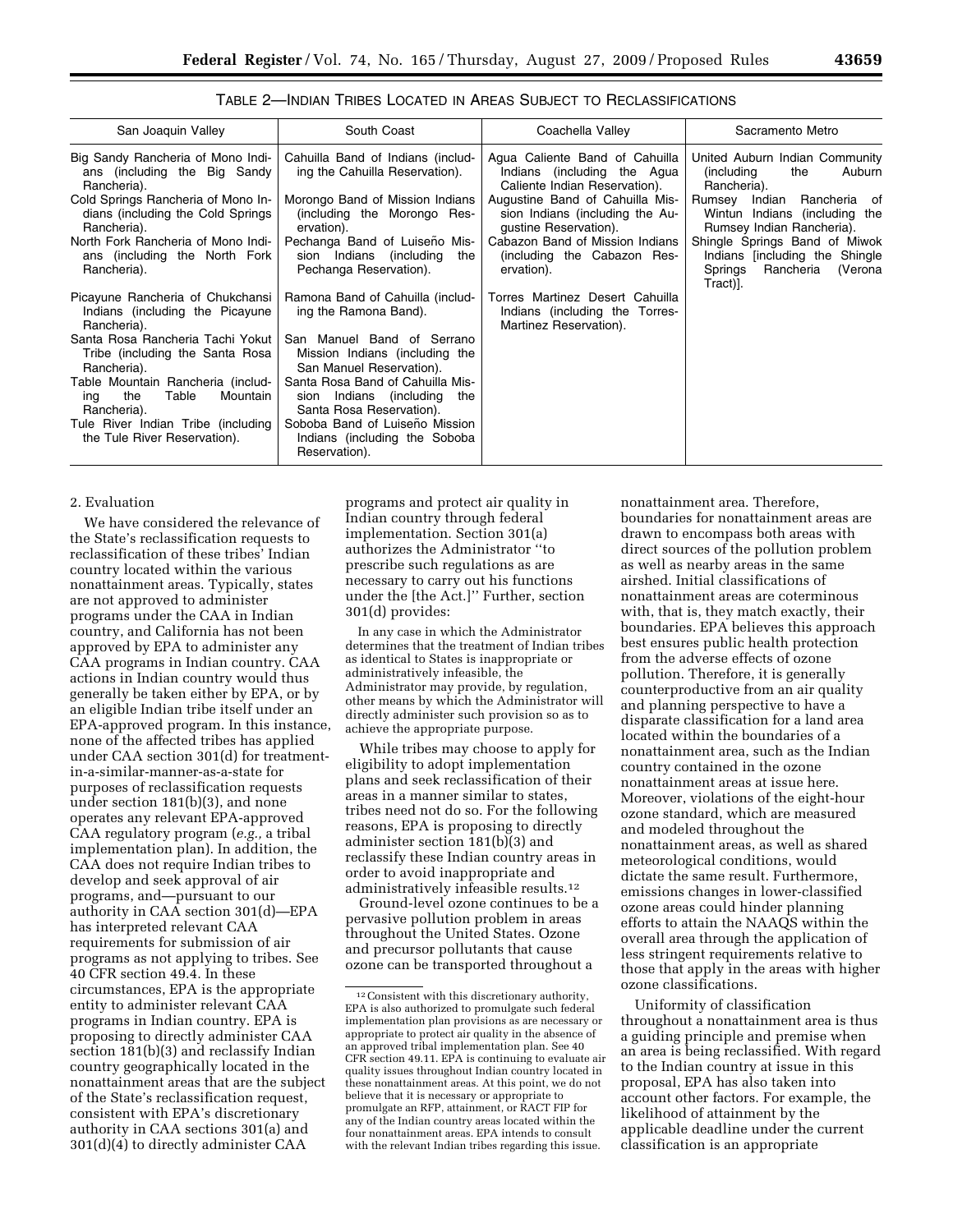consideration for reclassifying Indian country within the larger nonattainment areas.13 If EPA believes it is likely that a given ozone nonattainment area will not attain the ozone NAAQS by the applicable attainment date, then it may be an additional reason why it is appropriate to maintain a uniform classification within the area and thus to reclassify the Indian country consistent with the State's request for the portion of the area within State jurisdiction. On the other hand, if meeting the attainment date were still a reasonable possibility, then it conceivably may be appropriate for EPA to decide to defer reclassification of Indian country notwithstanding the State's request for reclassification of the portion of the nonattainment area subject to State Clean Air Act programs and notwithstanding the generally weighty considerations discussed above that support the retention of a single uniformly-classified nonattainment area as opposed to the creation of islands of differently-classified nonattainment areas within the larger nonattainment area. Depending on the circumstances, other factors may also provide justifications for refraining from reclassifying Indian country in conjunction with granting a State's request for voluntary reclassification of State lands in the same nonattainment area.

With respect to the areas that are the subject of this proposed action, we have evaluated the likelihood of attainment by the area's existing attainment deadline, based on information that is currently available. This evaluation was aided by the fact that CARB has already submitted attainment demonstrations for these four areas that are intended to support later attainment dates under a new, higher classification. In the discussion that follows, EPA is not determining which new attainment date is as expeditious as practicable nor whether these demonstrations are approvable.

*San Joaquin Valley.* For San Joaquin Valley under the current classification (''serious''), the 8-hour ozone NAAQS attainment date is as expeditious as practicable but not later than June 15,

2013 (i.e., nine years from the effective date of designation). The San Joaquin Valley Unified Air Pollution Control District's *San Joaquin Valley 2007 Ozone Plan* (April 30, 2007) (''2007 Ozone Plan'') contains information on current ozone levels, emissions trends, and the attainment strategy, and provides a basis for assessing the likelihood of attainment prior to June 15, 2013.

The 2007 Ozone Plan describes the meteorological and topographic factors that exacerbate ozone conditions within San Joaquin Valley and that make efforts to improve air quality particularly challenging. It shows that current ozone levels are well above the NAAQS at many locations within the Valley. It projects, based on the results of photochemical modeling, that attainment of the 8-hour ozone NAAQS throughout the Valley will require an additional decrease from existing levels of 75% in  $NO<sub>x</sub>$  emissions. Most of these reductions are expected to occur from regulatory measures already adopted or expected to be adopted in the relatively near future, but the emissions reductions benefits from many of the measures, particularly those related to mobile sources, rely on vehicle turnover and thus take years to reach their full potential. Thus, based on the information currently available, it appears likely that the area will not attain by June 15, 2013.

The State has requested reclassification of San Joaquin Valley to ''extreme,'' which would extend the 8 hour ozone NAAQS attainment date by 11 years to no later than June 15, 2024. The plan indicates that attainment by June 15, 2019, the attainment date for the next higher classification (i.e., ''severe-15''), is also unlikely given the magnitude of emissions reductions needed for attainment and the reliance on vehicle turnover.14 In addition, it highlights the need for the highest level of air pollution control to attain the ozone NAAQS within the Valley, and for ozone, the highest level of control is triggered by a classification of ''extreme.'' Therefore, in light of the considerations outlined above that support retention of a uniformlyclassified ozone nonattainment area, and additional circumstances arguing

for an attainment date well beyond the date applicable under the current classification, we propose to reclassify the Indian country areas within the San Joaquin Valley nonattainment area to ''extreme.''

*South Coast.* For South Coast under the current classification (''severe-17''), the 8-hour ozone NAAQS attainment date is as expeditious as practicable but not later than June 15, 2021 (i.e., 17 years from the effective date of designation). We have reviewed the South Coast Air Quality Management District's *Final 2007 Air Quality Management Plan* (June 2007) (''2007 AQMP'') for information on current ozone levels, emissions trends, and the attainment strategy to assess the likelihood of attainment prior to June 15, 2021.

The 2007 AQMP describes current ozone conditions and the magnitude of the emissions reductions that would be needed to attain the ozone NAAQS. Despite an extensive array of measures already adopted and implemented to reduce stationary, area and mobile emissions sources, the plan's modeling analysis projects that the South Coast would still need to reduce emissions by approximately 120 tons per year of VOC and 400 tons per year of  $NO<sub>x</sub>$  from new measures to attain the standard. Given the extent to which sources have already been regulated in the South Coast, the 2007 AQMP relies on new and advanced control technologies, referred to as ''black box'' measures, to reach the lower level of emissions needed for attainment, and such measures necessarily require more lead time than control technologies already in use. Thus, based on the information currently available, it appears likely that additional time beyond 2021 will be necessary to attain the standard.15

The State has requested reclassification of South Coast to the next higher level, i.e., to ''extreme,'' which would extend the 8-hour ozone NAAQS attainment date by 3 years to no later than June 15, 2024. In light of the considerations outlined above that support retention of a uniformlyclassified ozone nonattainment area, and the information supporting an attainment date beyond the date applicable under the current classification, we propose to reclassify

<sup>13</sup> In this action, we are not reconsidering the boundaries of the nonattainment areas for the 1 hour ozone NAAQS and the 1997 8-hour ozone NAAQS, but we expect to continue to discuss boundary issues with Tribes that have expressed concerns about their inclusion within large nonattainment areas. To date, such Tribes include the Morongo Band of Mission Indians and the Pechanga Band of Luiseño Mission Indians whose concerns relate to their inclusion within the South Coast Air Basin. These two tribes have recently submitted boundary redesignation requests to EPA for which EPA is considering appropriate action.

<sup>14</sup>EPA has not yet taken action on the 2007 Ozone Plan, which was submitted to EPA on November 17, 2007 by the State of California as a revision to the California SIP. We will take action on the 2007 Ozone plan in a separate rulemaking. When we do take action on the plan, EPA will make a determination as to whether the plan provides for expeditious attainment and meets the other requirements for RFP, attainment, and contingency measures (and other measures required under the extreme classification).

<sup>15</sup>The 2007 AQMP was submitted to EPA on November 28, 2007 as a revision to the California SIP. EPA is not making a determination in this document as to whether the plan provides for expeditious attainment and meets the other requirements for RFP, attainment, and contingency measures (and other measures required under the extreme classification) but will do so in a separate rulemaking when we take action on the 2007 AQMP as required under the CAA.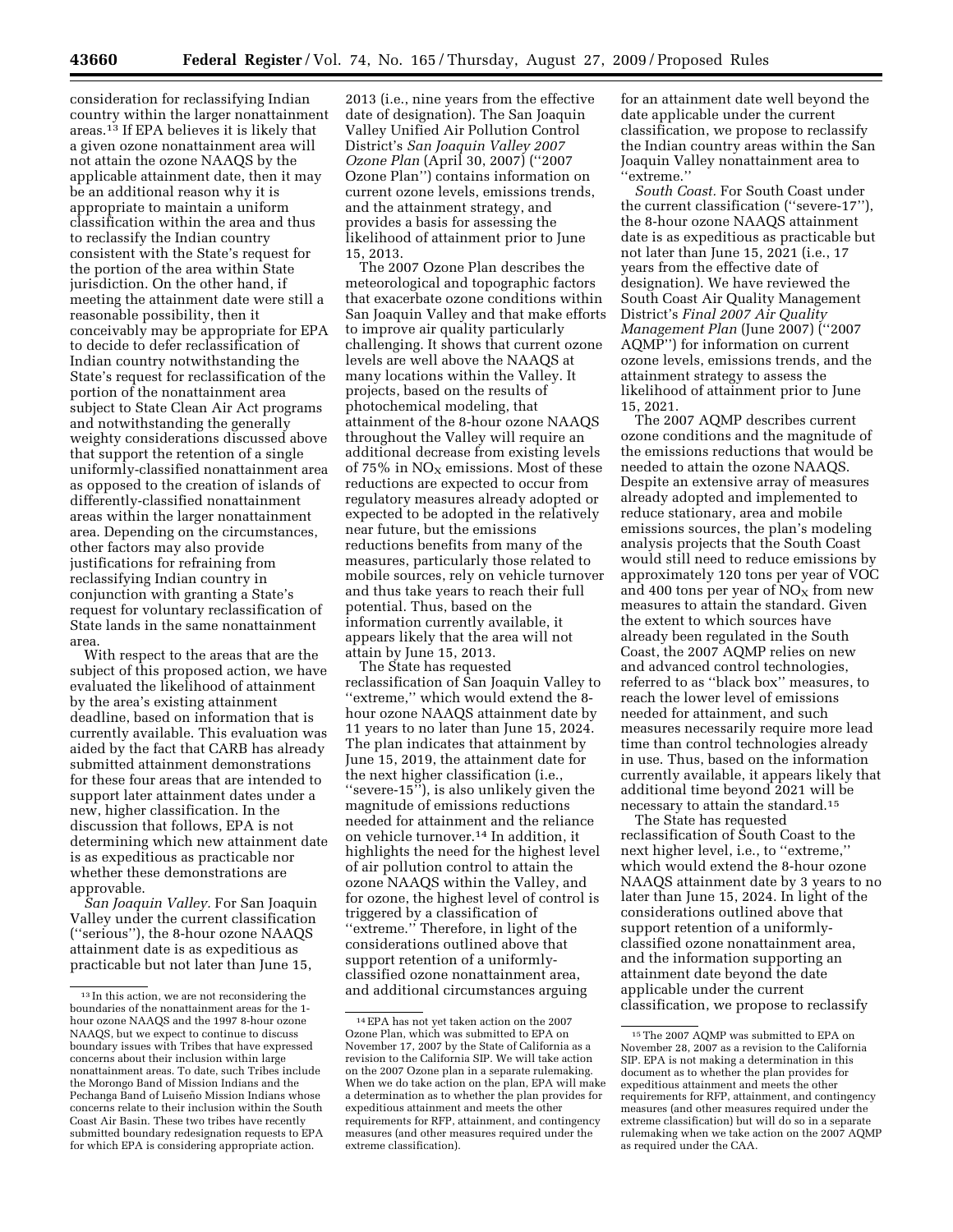the Indian country areas within the South Coast to ''extreme.''

*Coachella Valley*. For Coachella Valley under the current classification (''serious''), the 8-hour ozone NAAQS attainment date is as expeditious as practicable but not later than June 15, 2013 (i.e., nine years from the effective date of designation). We have reviewed chapter 8 (''Future Air Quality—Desert Nonattainment Areas'') of the South Coast Air Quality Management District's *Final 2007 Air Quality Management Plan* (June 2007) (''2007 AQMP'') for information on current ozone levels, emissions trends, and the likelihood of attainment prior to June 15, 2013.

The 2007 AQMP describes the nature of the ozone problem in Coachella Valley as primarily a function of transport of ozone and ozone precursors in the Valley from the upwind South Coast. The modeling analysis conducted for the 2007 AQMP shows a gradual decline in ozone concentrations in the wake of declining emissions in the South Coast, but indicates that the pace of the reductions would not result in ozone concentrations that meet the NAAQS until after 2013.16

The State has requested reclassification of Coachella Valley to the next higher level, i.e., to ''severe-15,'' which would extend the 8-hour ozone NAAQS attainment date by 6 years to no later than June 15, 2019. In light of the considerations outlined above that support retention of a uniformly-classified ozone nonattainment area and the information supporting an attainment date beyond the date applicable under the current classification, we propose to reclassify the Indian country areas within Coachella Valley to ''severe-15.''

*Sacramento Metro*. For Sacramento Metro under the current classification (''serious''), the 8-hour ozone NAAQS attainment date is as expeditious as practicable but not later than June 15, 2013 (i.e., nine years from the effective date of designation). We have reviewed the *Sacramento Regional 8-Hour Ozone Attainment and Reasonable Further Progress Plan* (December 19, 2008) (''2008 Sacramento Ozone Plan'') for information on current ozone levels, emissions trends, and the likelihood of attainment prior to June 15, 2013.

The 2008 Sacramento Ozone Plan presents emissions inventories for existing conditions and projects baseline emissions for various future years. These inventories show that mobile sources (on-road and non-road) contribute approximately 60% of the total VOC and 90% of the total  $NO<sub>X</sub>$  in this nonattainment area. Given the predominance of mobile source emissions in the overall inventory, the plan concludes that the region needs to rely on the longer term emission reductions strategies from state and federal mobile source control programs and that, as a result, the 2013 attainment date cannot be met.<sup>17</sup>

The State has requested reclassification of Sacramento Metro to the next higher level, i.e., to ''severe-15,'' which would extend the 8-hour ozone NAAQS attainment date by 6 years to no later than June 15, 2019. In light of the considerations outlined above that support retention of a uniformly-classified ozone nonattainment area and the information supporting an attainment date beyond the date applicable under the current classification, we propose to reclassify the Indian country areas within Sacramento Metro to ''severe-15.''

3. Effects of Reclassifications on Indian Tribes

For the Tribes whose Indian country lies within the four subject nonattainment areas, the effect of reclassification would be to lower the de minimis threshold under EPA's General Conformity rule (40 CFR part 53, subpart B) as described above in section II.E of this document. As also noted in section II.E of this document, under EPA's General Conformity rule, Federal agencies bear the responsibility of determining conformity of actions in nonattainment and maintenance areas that require Federal permits, approvals, or funding. Such permits, approvals or funding by Federal agencies for projects in these areas of Indian country may be more difficult to attain because of the lower de minimis thresholds.

With respect to review of new or modified major stationary sources (''new source review'') and Title V operating permits, the proposed reclassifications would not lower the

applicable ''major source'' thresholds because the thresholds for the purposes of NSR and Title V that had applied by virtue of the areas' classifications under the 1-hour ozone standard continue to apply as anti-backsliding measures under the 8-hour standard (see *South Coast Air Quality Management Dist.* v. *EPA*, 472 F.3d 882 (D.C. Cir. 2006) rehearing denied 489 F.3d 1245 (clarifying that the vacatur was limited to the issues on which the court granted the petitions for review)), and the new 8-hour ozone classification for each of the four subject areas, as reclassified, would be the same as the area's corresponding 1-hour ozone classification (see Table 1 of this document).

EPA implements NSR in Indian country areas located within designated nonattainment areas unless EPA has approved an NSR program for such areas. Where EPA is the implementing agency, EPA implements NSR through promulgation of a Federal Implementation Plan (FIP) establishing an NSR program in a given Indian country area. EPA has not promulgated an NSR FIP for any of the areas of Indian country in the four subject nonattainment areas. EPA could promulgate an NSR FIP for any given Indian country area within the four subject nonattainment areas if a new or modified major stationary source were to locate within these areas, but such a FIP would be based on the same major source applicability thresholds regardless of whether the Indian country areas are reclassified, as explained above.

On August 21, 2006 (71 FR 48696), EPA proposed a FIP that would extend Appendix S (''Emission Offset Interpretive Ruling'') in 40 CFR part 51 to Indian country within nonattainment areas until replaced by an EPAapproved NSR implementation plan for a given area of Indian country. Extension of Appendix S to Indian country would alleviate the potential necessity for EPA to promulgate areaspecific NSR FIPs for Indian country located within the four subject nonattainment areas. Please refer to our August 21, 2006 proposed rule for a detailed explanation of NSR in nonattainment areas of Indian country (71 FR 48696, at 48718–48719). Until EPA finalizes action to extend Appendix S to Indian country, EPA may find it necessary or appropriate to promulgate area-specific NSR FIPs for Indian country within the four subject nonattainment areas, depending upon the emissions potential of any proposed new or modified stationary sources in these Indian country areas.

<sup>16</sup>The Coachella Valley 8-hour ozone plan is included within the 2007 AQMP, which was submitted to EPA on November 28, 2007 as a revision to the California SIP. EPA is not making a determination in this document as to whether the plan provides for expeditious attainment and meets the other requirements for RFP, attainment, and contingency measures (and other measures required under the severe-15 classification) but will do so in a separate rulemaking when we take action on the 2007 AQMP as required under the CAA.

<sup>17</sup>The 2008 Sacramento Ozone Plan was submitted to EPA on April 17, 2009 as a revision to the California SIP. EPA is not making a determination in this document as to whether the plan provides for expeditious attainment and meets the other requirements for RFP, attainment, and contingency measures (and other measures required under the severe-15 classification) but will do so in a separate rulemaking when we take action on the 2008 Sacramento Ozone Plan as required under the CAA.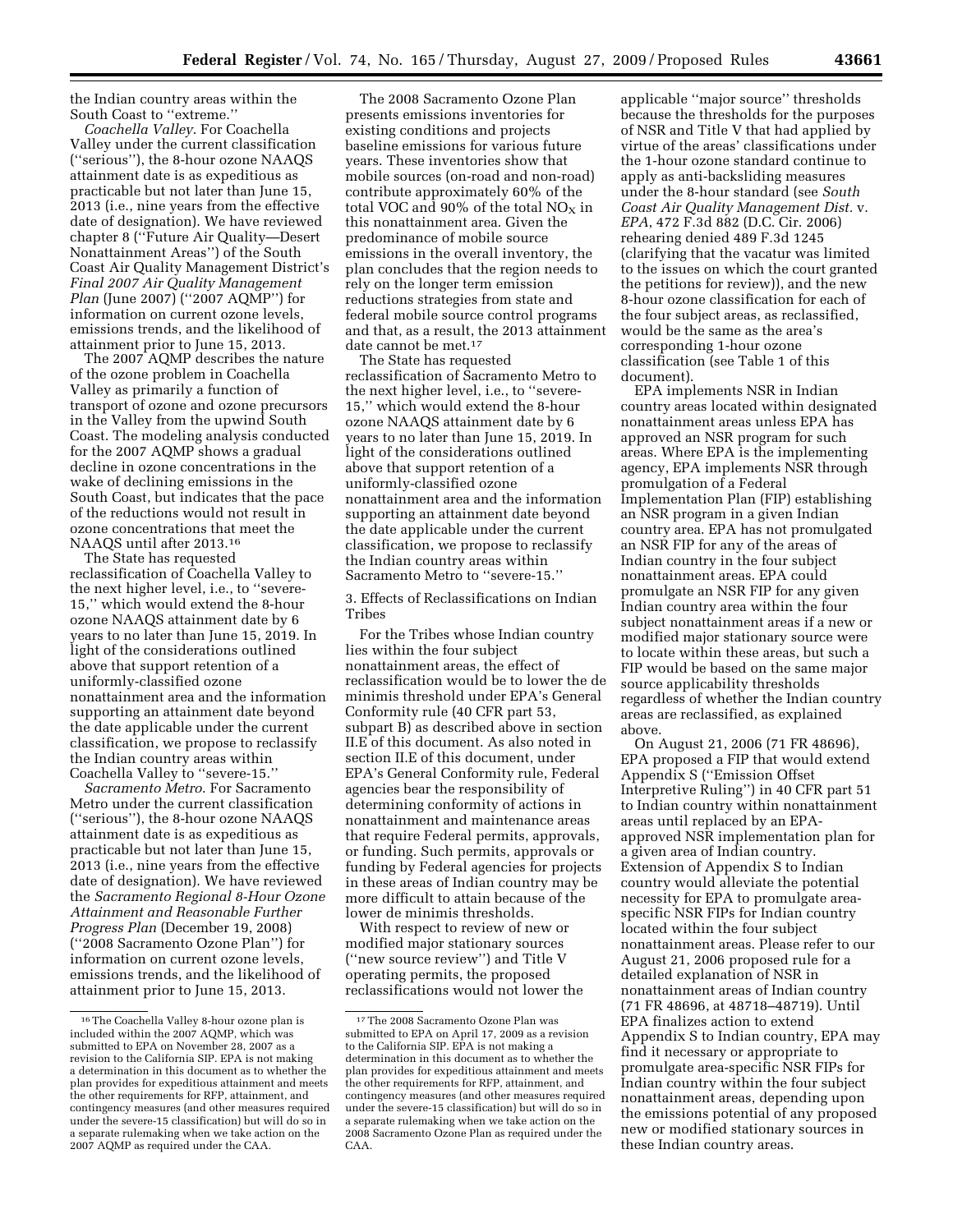## *C. Setting Deadlines for Submitting SIP Revisions*

For the reasons discussed below for each area, we are proposing SIP

submission deadlines for the areas and SIP revisions shown in Table 3.18

TABLE 3—SUMMARY OF SIP REVISION SUBMITTAL DEADLINES

| 8-Hour ozone nonattainment area | Proposed<br>classification | 8-Hour ozone SIP element                                                                                                                                                                             | Submittal due date                                                                                                                                                                |
|---------------------------------|----------------------------|------------------------------------------------------------------------------------------------------------------------------------------------------------------------------------------------------|-----------------------------------------------------------------------------------------------------------------------------------------------------------------------------------|
|                                 | Severe-15                  | Severe-15    CAA Section 185 fees<br>∣NSR                                                                                                                                                            | No later than 12 months from the ef-<br>fective date of reclassification.<br>(Sacramento Metropolitan   No later than 12 months from the ef-<br>fective date of reclassification. |
|                                 |                            | AQMD, Placer County APCD, Feath-<br>er River AQMD only).                                                                                                                                             |                                                                                                                                                                                   |
|                                 |                            | CAA Section 185 fees (El Dorado   No later than 12 months from the ef-<br>County AQMD, Placer County   fective date of reclassification.<br>APCD, Feather River AQMD, and<br>Yolo-Solano AQMD only). |                                                                                                                                                                                   |

*San Joaquin Valley.* As noted above in area consistent with reclassification section II.D.2 of this document, CARB has submitted SIP revisions addressing all of the additional SIP requirements for San Joaquin Valley consistent with reclassification from ''serious'' to ''extreme.'' EPA therefore is not proposing a schedule for additional SIP revisions in response to the reclassification of this area.

*South Coast Air Basin.* As noted above in section II.D.2 of this document, CARB has submitted SIP revisions addressing all of the additional SIP requirements for the South Coast Air Basin consistent with reclassification from ''severe-17'' to ''extreme.'' EPA therefore is not proposing a schedule for additional SIP revisions in response to the reclassification of this area.

*Coachella Valley.* As noted above in section II.D.2 of this document, CARB has submitted SIP revisions addressing all of the additional SIP requirements for Coachella Valley consistent with reclassification from ''serious'' to ''severe-15,'' except for the major stationary source fees requirement under CAA section 185. EPA is proposing to establish a deadline of no later than 12 months from the effective date of reclassification for submittal of a revision to the Coachella Valley portion of the SIP that meets the major stationary source fees requirement under CAA section 185.

*Sacramento Metro.* As noted above in section II.D.2 of this document, CARB has submitted SIP revisions addressing all but two of the additional SIP requirements for the Sacramento Metro

from "serious" to "severe-15." CARB has not submitted new source review rules for certain air districts within the Sacramento Metro area consistent with the ''severe-15'' ozone classification. EPA is proposing to establish a deadline of no later than 12 months from the effective date of reclassification for submittal of revisions to the Sacramento Metro portion of the SIP that meet the additional new source review requirements for a ''severe-15'' 8-hour ozone nonattainment area for Sacramento Metropolitan AQMD, Placer County APCD, and Feather River AQMD. CARB has also not submitted SIP revisions addressing the CAA section 185 fees requirement for four of the five districts within the Sacramento Metro area, including El Dorado County AQMD, Placer County APCD, Feather River AQMD, and Yolo-Solano AQMD. EPA is proposing the same deadline for the CAA section 185 fees requirement as for the ''severe-15'' NSR requirement discussed above.

#### **IV. Proposed Action and Request for Public Comment**

Pursuant to CAA section 181(b)(3) and 40 CFR 51.903(b), EPA proposes to grant the following reclassification requests by the State of California: the San Joaquin Valley area from ''serious'' to ''extreme''; the South Coast Air Basin area from ''severe-17'' to ''extreme''; and the Coachella Valley and Sacramento Metro areas from ''serious'' to ''severe-15,'' and to change the table for 8-hour ozone in 40 CFR 81.305 accordingly.

In connection with the reclassifications, EPA is proposing to establish a deadline of no later than 12 months from the effective date of reclassification for submittal of revisions to the Coachella Valley portion of the SIP to meet the CAA

section 185 fees requirement. EPA is also proposing the same deadline for submittal of revisions to the Sacramento Metro area portion of the SIP to meet the following additional SIP requirements for ''severe-15'' areas: new source review rules consistent with this classification (Sacramento Metropolitan AQMD, Placer County APCD, and Feather River AQMD only) and CAA section 185 fees (El Dorado County AQMD, Placer County APCD, Feather River AQMD, and Yolo-Solano AQMD only). EPA has already received SIP revision submittals addressing most of the additional SIP requirements for these two areas and has received all of the related SIP revision submittals for San Joaquin Valley and the South Coast Air Basin. EPA is not proposing a SIP revision schedule for any SIP requirements for which SIP submittals have already been received.

Finally, consistent with our discretionary authority under CAA sections 301(a) and 301(d)(4), we propose to similarly reclassify Indian country within the four areas consistent with the reclassification requests for the surrounding non-Indian country lands and have invited consultation with interested tribes concerning this issue. We note that although eligible tribes may seek EPA approval of relevant tribal programs under the CAA, none of the affected tribes will be required to submit an implementation plan to address these reclassifications.

EPA requests public comment on this proposal.

## **V. Statutory and Executive Order Reviews**

Under Executive Order 12866 (58 FR 51735, October 4, 1993), this proposed action is not a ''significant regulatory action'' and therefore is not subject to Executive Order 12866. Voluntary

<sup>18</sup>The deadlines proposed herein relate solely to specific additional requirements triggered by the reclassification for the 8-hour ozone NAAQS and should not be interpreted as relieving an area of any existing obligation that the area has based on its 1 hour ozone classification, or of existing obligations unrelated to attainment that are based on its current 8-hour ozone classification.